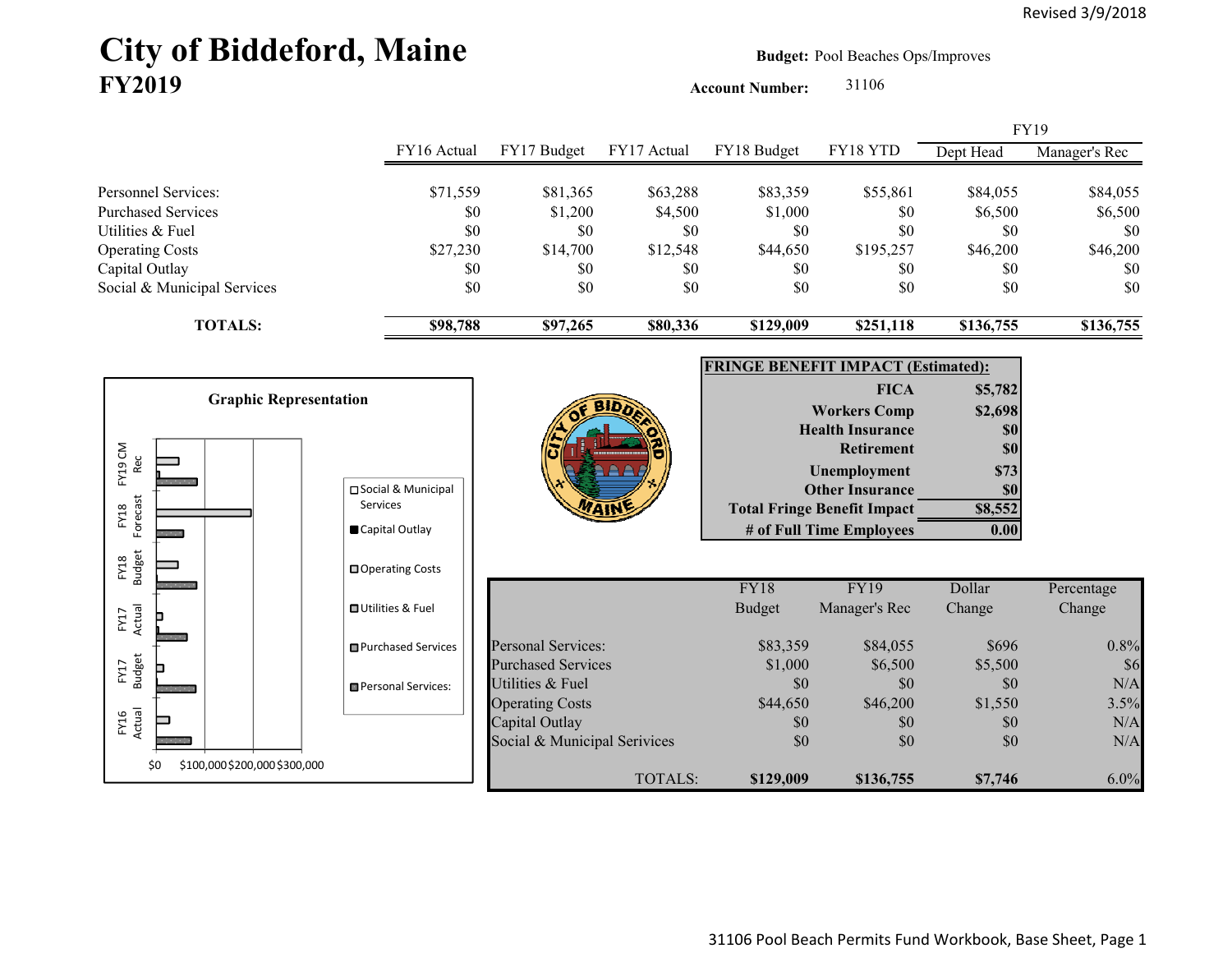#### Personnel Services

| Account                   |                                                                                                                                                                                                         | FY16                                                        | <b>FY17</b>                                            | <b>FY17</b>                                          | <b>FY18</b>                                                  | <b>FY18</b>                                                | FY19                                                         |                                                              |
|---------------------------|---------------------------------------------------------------------------------------------------------------------------------------------------------------------------------------------------------|-------------------------------------------------------------|--------------------------------------------------------|------------------------------------------------------|--------------------------------------------------------------|------------------------------------------------------------|--------------------------------------------------------------|--------------------------------------------------------------|
| Number                    | Description                                                                                                                                                                                             | Actual                                                      | Budget                                                 | Actual                                               | Budget                                                       | YTD 02/28/18                                               | Dept Head                                                    | Mgr's Rec                                                    |
|                           | 60107 Temp/Seasonal Emp Wage Ex<br>60111 Overtime Wage Expense<br>60201 FICA/Medicare-ER Share Exp<br>60370 Workers Comp Insurance Exp                                                                  | \$59,834<br>\$4,639<br>\$4,932<br>\$2,154                   | \$70,007<br>\$3,000<br>\$5,634<br>\$2,724              | \$52,612<br>\$3,627<br>\$4,325<br>\$2,724            | \$72,017<br>\$3,097<br>\$5,746<br>\$2,499                    | \$49,632<br>\$1,643<br>\$3,916<br>\$669                    | \$72,460<br>\$3,116<br>\$5,782<br>\$2,698                    | \$72,460<br>\$3,116<br>\$5,782<br>\$2,698                    |
| Totals                    |                                                                                                                                                                                                         | \$71,559                                                    | \$81,365                                               | \$63,288                                             | \$83,359                                                     | \$55,861                                                   | \$84,055                                                     | \$84,055                                                     |
| <b>Purchased Services</b> |                                                                                                                                                                                                         |                                                             |                                                        |                                                      |                                                              |                                                            |                                                              |                                                              |
| Account                   |                                                                                                                                                                                                         | FY16                                                        | <b>FY17</b>                                            | <b>FY17</b>                                          | <b>FY18</b>                                                  | <b>FY18</b>                                                | FY19                                                         |                                                              |
| Number                    | Description                                                                                                                                                                                             | Actual                                                      | Budget                                                 | Actual                                               | Budget                                                       | YTD 02/28/18                                               | Dept Head                                                    | Mgr's Rec                                                    |
|                           | 60313 Construction Services Expense<br>60330 Equipment Rent/Lease Exp                                                                                                                                   | \$0<br>\$0                                                  | \$0<br>\$1,200                                         | \$4,500<br>\$0                                       | \$0<br>\$1,000                                               | \$0<br>\$0                                                 | \$5,000<br>\$1,500                                           | \$5,000<br>\$1,500                                           |
| Totals                    |                                                                                                                                                                                                         | \$0                                                         | \$1,200                                                | \$4,500                                              | \$1,000                                                      | \$0                                                        | \$6,500                                                      | \$6,500                                                      |
|                           | <b>Other Operating Costs</b>                                                                                                                                                                            |                                                             |                                                        |                                                      |                                                              |                                                            |                                                              |                                                              |
| Account                   |                                                                                                                                                                                                         | FY16                                                        | <b>FY17</b>                                            | <b>FY17</b>                                          | <b>FY18</b>                                                  | <b>FY18</b>                                                | <b>FY19</b>                                                  |                                                              |
| Number                    | Description                                                                                                                                                                                             | Actual                                                      | <b>Budget</b>                                          | Actual                                               | Budget                                                       | YTD 02/28/18                                               | Dept Head                                                    | Mgr's Rec                                                    |
|                           | 60450 Building Repair/Maint Exp<br>60455 Preventive Maintenance<br>60501 Operating Supp/Eqt Non-Cap<br>60502 Printing & Copying Expense<br>60503 Road Salt Expense<br>60799 Transfer Out to Other Funds | \$4,079<br>\$13,701<br>\$4,789<br>\$1,508<br>\$3,152<br>\$0 | \$3,000<br>\$2,000<br>\$8,000<br>\$1,700<br>\$0<br>\$0 | \$1,202<br>\$2,141<br>\$8,393<br>\$811<br>\$0<br>\$0 | \$3,000<br>\$14,000<br>\$6,000<br>\$1,650<br>\$0<br>\$20,000 | \$444<br>\$3,685<br>\$7,398<br>\$1,230<br>\$0<br>\$182,500 | \$3,000<br>\$14,000<br>\$8,000<br>\$1,200<br>\$0<br>\$20,000 | \$3,000<br>\$14,000<br>\$8,000<br>\$1,200<br>\$0<br>\$20,000 |
| Totals                    |                                                                                                                                                                                                         | \$27,230                                                    | \$14,700                                               | \$12,548                                             | \$44,650                                                     | \$195,257                                                  | \$46,200                                                     | \$46,200                                                     |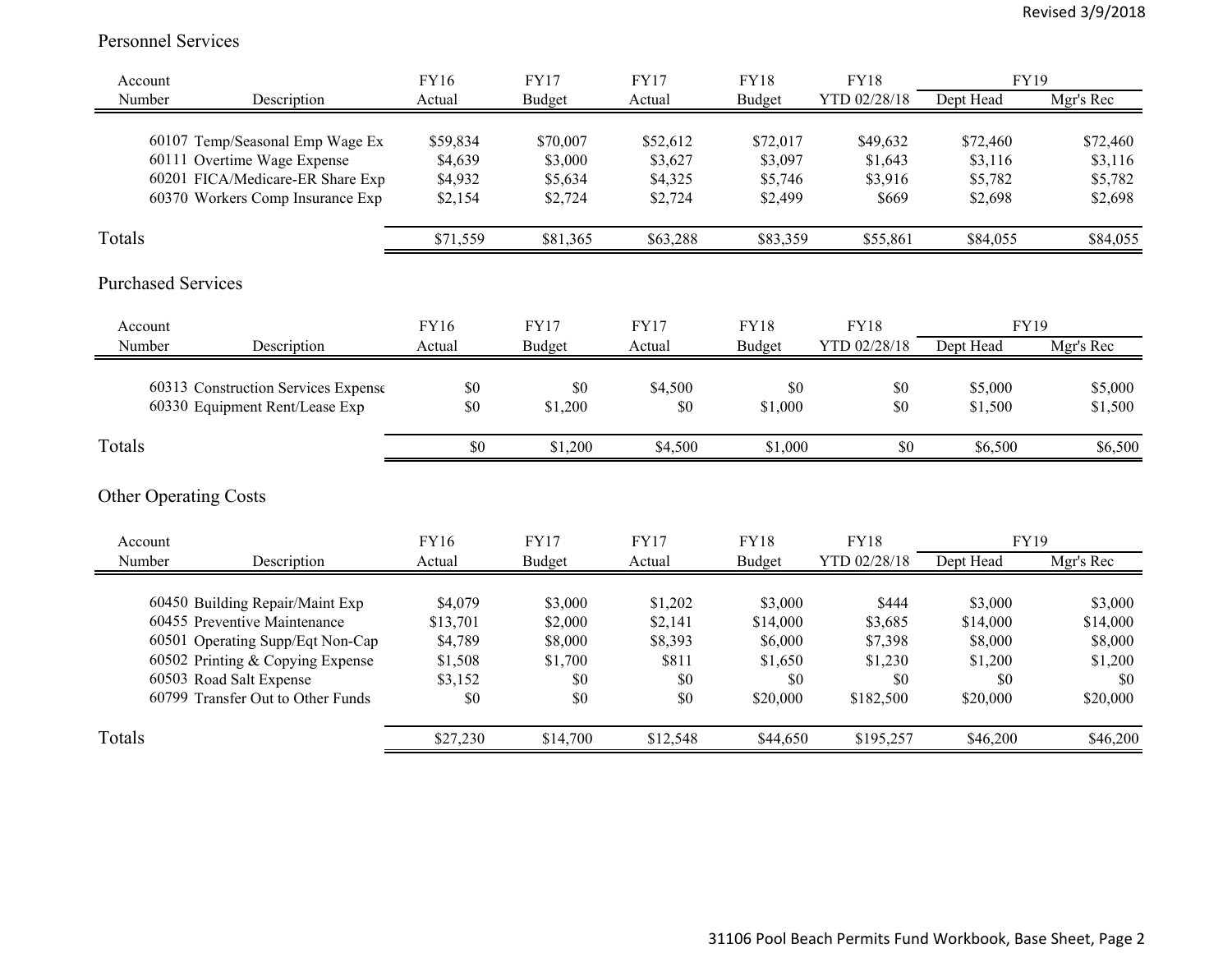#### DEPARTMENT PERSONAL SERVICES BUDGET WORKSHEET Fiscal Year 2019 BUDGET

| DEPARTMENT:                     | 31106 |                          | Pool Beaches Ops/Improves           |                  |                     |                |                  |
|---------------------------------|-------|--------------------------|-------------------------------------|------------------|---------------------|----------------|------------------|
|                                 |       |                          | <b>YEAREND</b><br><b>ANNUALIZED</b> |                  | <b>CITY MANAGER</b> | <b>COUNCIL</b> |                  |
| <b>CLASSIFICATION</b>           | EMP#  | <b>FTE</b>               | <b>TOTAL</b>                        | <b>REOUESTED</b> | RECOMMEND.          | APPROP.        | <b>LAST NAME</b> |
| LIFEGUARDS & PARKING ATTENDANTS | 28    | $\overline{\phantom{a}}$ | 72,182.38                           | 72,460.00        | 72,460.00           | 72,460.00 0    |                  |
| TOTAL BUDGETED POSITIONS        |       |                          | 72,182.38                           | 72,460.00        | 72,460.00           | 72,460.00      |                  |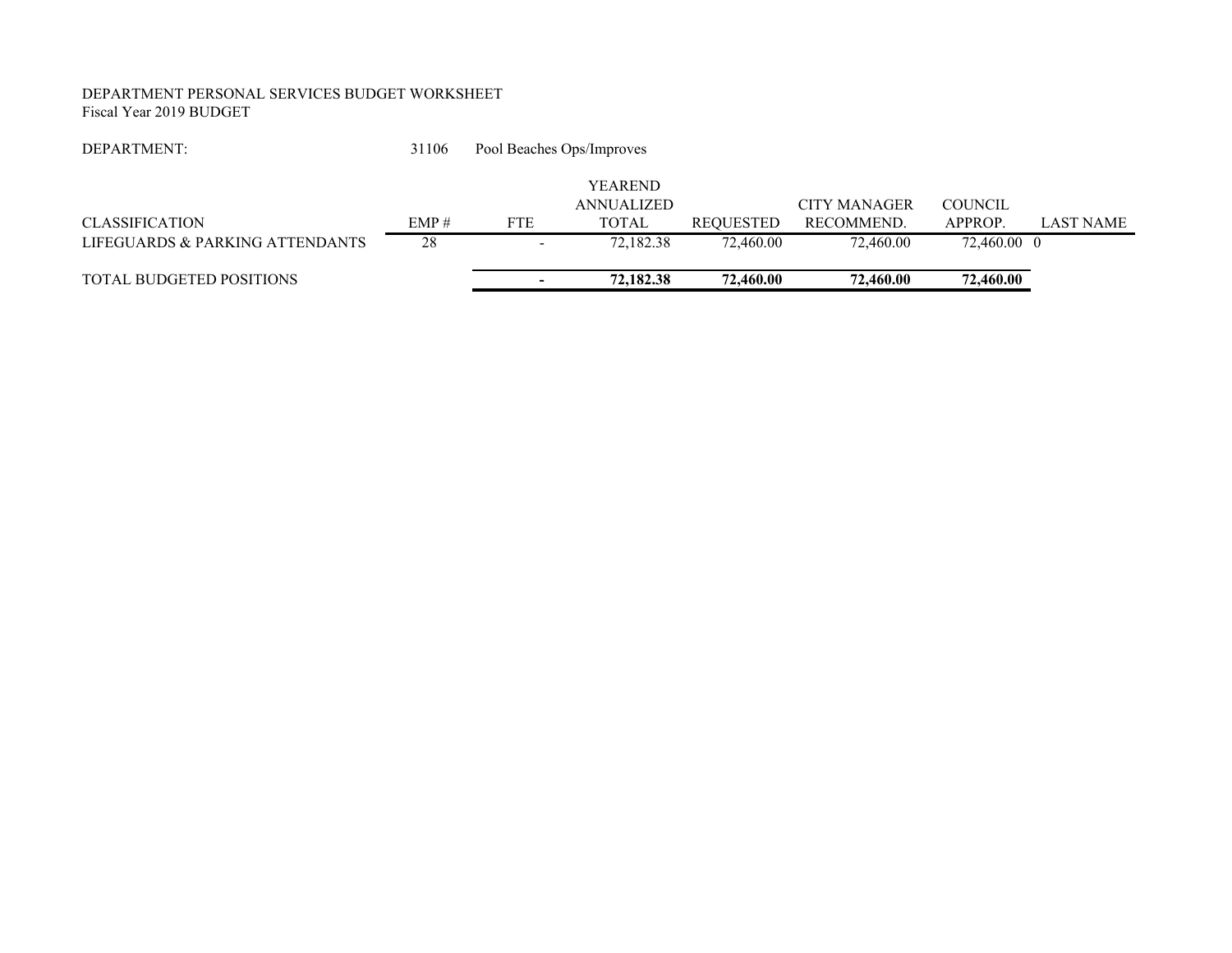

March 9, 2018 **Department:** Pool Beaches Ops/Improves

Account Title: Temp/Seasonal Emp Wage Exp

Department Number: 31106 31106 Account Number: 60107

| FY2016      | FY 2017       | FY 2017     | FY 2018       | FY 2018       |
|-------------|---------------|-------------|---------------|---------------|
| Actual      | <b>Budget</b> | Actual      | <b>Budget</b> | Est. Expended |
| \$59,833.52 | \$70,007.00   | \$52,611.84 | \$72,017.00   | \$62,000.00   |

| FY-2019       | Department | City Mgr       | Council | Increase   |
|---------------|------------|----------------|---------|------------|
|               | Reauest    | Recommendation | Action  | (Decrease) |
| <b>Budget</b> | 72,460.00  | \$72,460.00    |         | \$443.00   |

**Support for Budget Request:** Provide justification for the budget request using as much detail as possible

 to support it. Examples of acceptable support include unit costs, quantity estimates, price quotes, etc. Requests based solely on a percentage increase above the previous budget will not be accepted. Use additional sheets if necessary.

| Ocean Lifeguards                  | 5G*4D*8Hrs*11.5*12.5wks                                 | 23,000.00 |
|-----------------------------------|---------------------------------------------------------|-----------|
| Ocean Lifeguards                  | 7G*2D*8Hrs*11.5*12.5wks                                 | 16,100.00 |
| Ocean Lifeguard Super 16.00*40*13 |                                                         | 8,320.00  |
| Training                          | 10G*1Hr*10.75*6wks                                      | 645.00    |
| <b>Parking Attendants</b>         | 7hrs pd*2*11 hr*7 days*12.5 wks                         | 13,475.00 |
|                                   | Beach Maint/Custodial 8hrs x 7 days x 13.00 hr x 15 wks | 10,920.00 |

72,460.00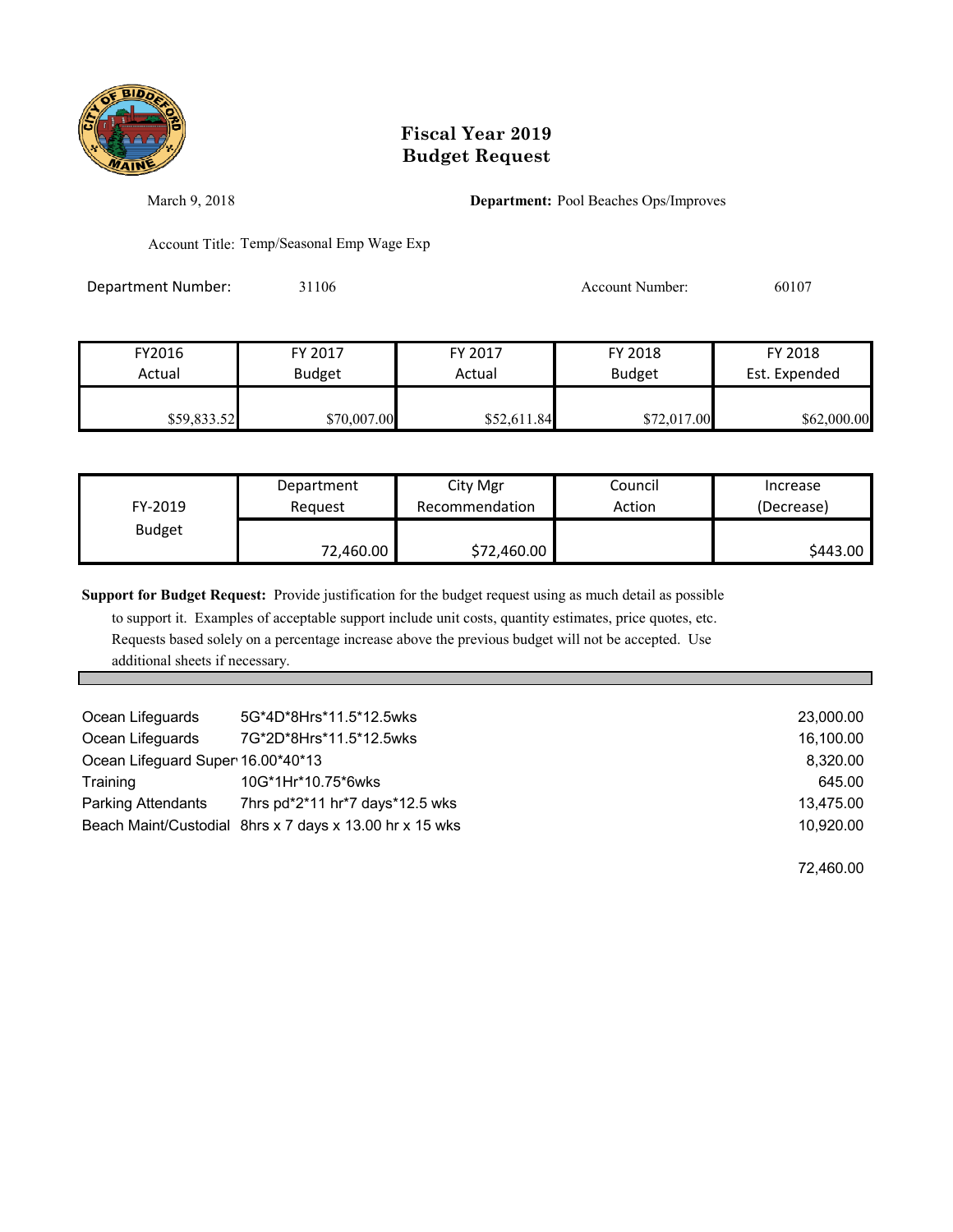

March 9, 2018 **Department:** Pool Beaches Ops/Improves

Account Title: Overtime Wage Expense

Department Number: 31106 31106 Account Number: 60111

| \$4,638.80 | \$3,000.00    | \$3,627.30 | \$3,097.00    | \$2,500.00    |
|------------|---------------|------------|---------------|---------------|
| Actual     | <b>Budget</b> | Actual     | <b>Budget</b> | Est. Expended |
| FY2016     | FY 2017       | FY 2017    | FY 2018       | FY 2018       |

| FY-2019       | Department | City Mgr       | Council | Increase   |
|---------------|------------|----------------|---------|------------|
|               | Reauest    | Recommendation | Action  | (Decrease) |
| <b>Budget</b> | \$3,115.78 | \$3,115.78     |         | \$18.78    |

**Support for Budget Request:** Provide justification for the budget request using as much detail as possible

 to support it. Examples of acceptable support include unit costs, quantity estimates, price quotes, etc. Requests based solely on a percentage increase above the previous budget will not be accepted. Use additional sheets if necessary.

Overtime 4,200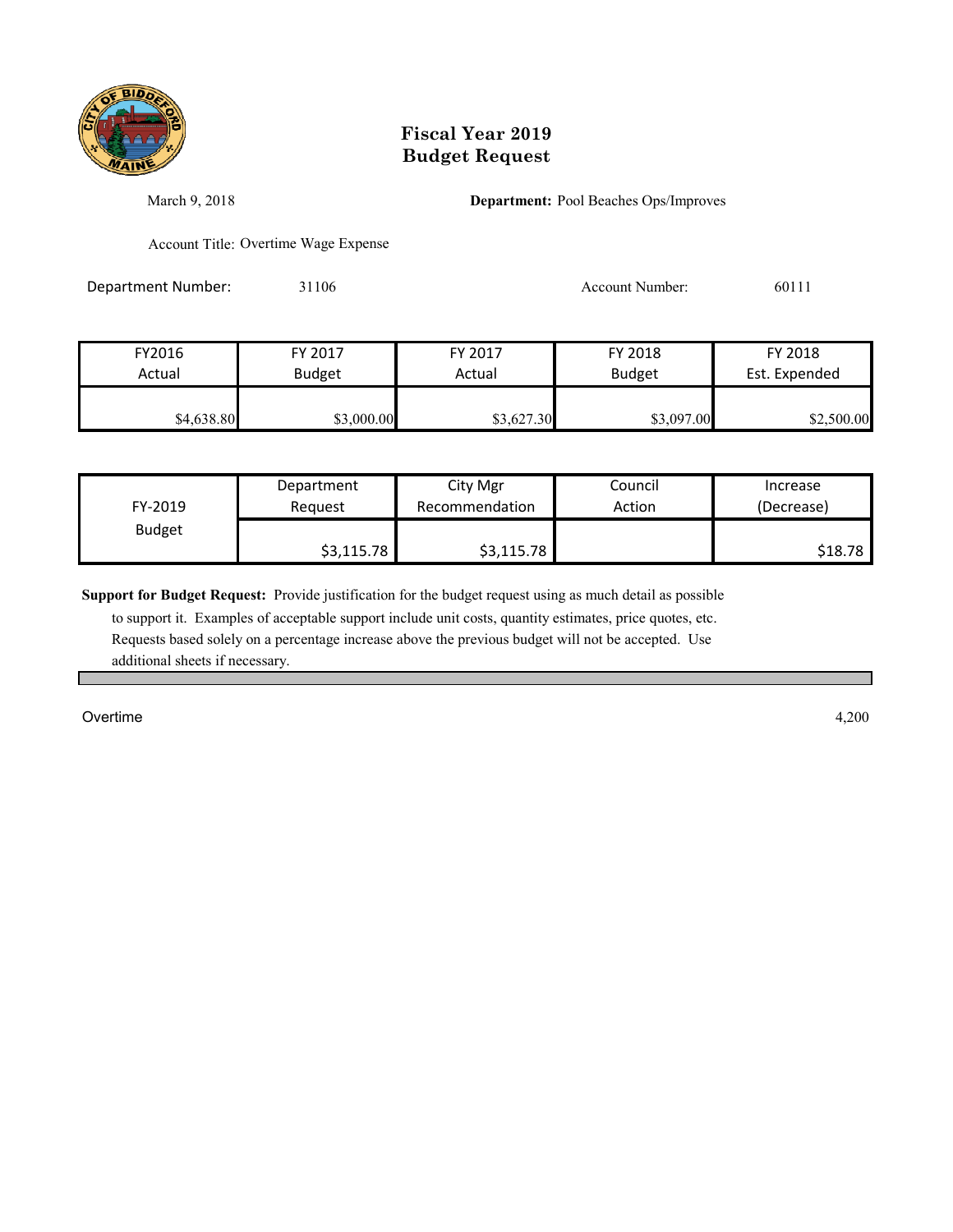

March 9, 2018 **Department:** Pool Beaches Ops/Improves

Account Title: FICA/Medicare-ER Share Exp

Department Number: 31106 31106 Account Number: 60201

| FY2016     | FY 2017       | FY 2017    | FY 2018       | FY 2018       |
|------------|---------------|------------|---------------|---------------|
| Actual     | <b>Budget</b> | Actual     | <b>Budget</b> | Est. Expended |
| \$4,932.39 | \$5,634.00    | \$4,324.82 | \$5,746.00    | \$4,500.00    |

| FY-2019       | Department | City Mgr       | Council | Increase   |
|---------------|------------|----------------|---------|------------|
|               | Reauest    | Recommendation | Action  | (Decrease) |
| <b>Budget</b> | \$5,781.55 | \$5,781.55     |         | \$35.55    |

**Support for Budget Request:** Provide justification for the budget request using as much detail as possible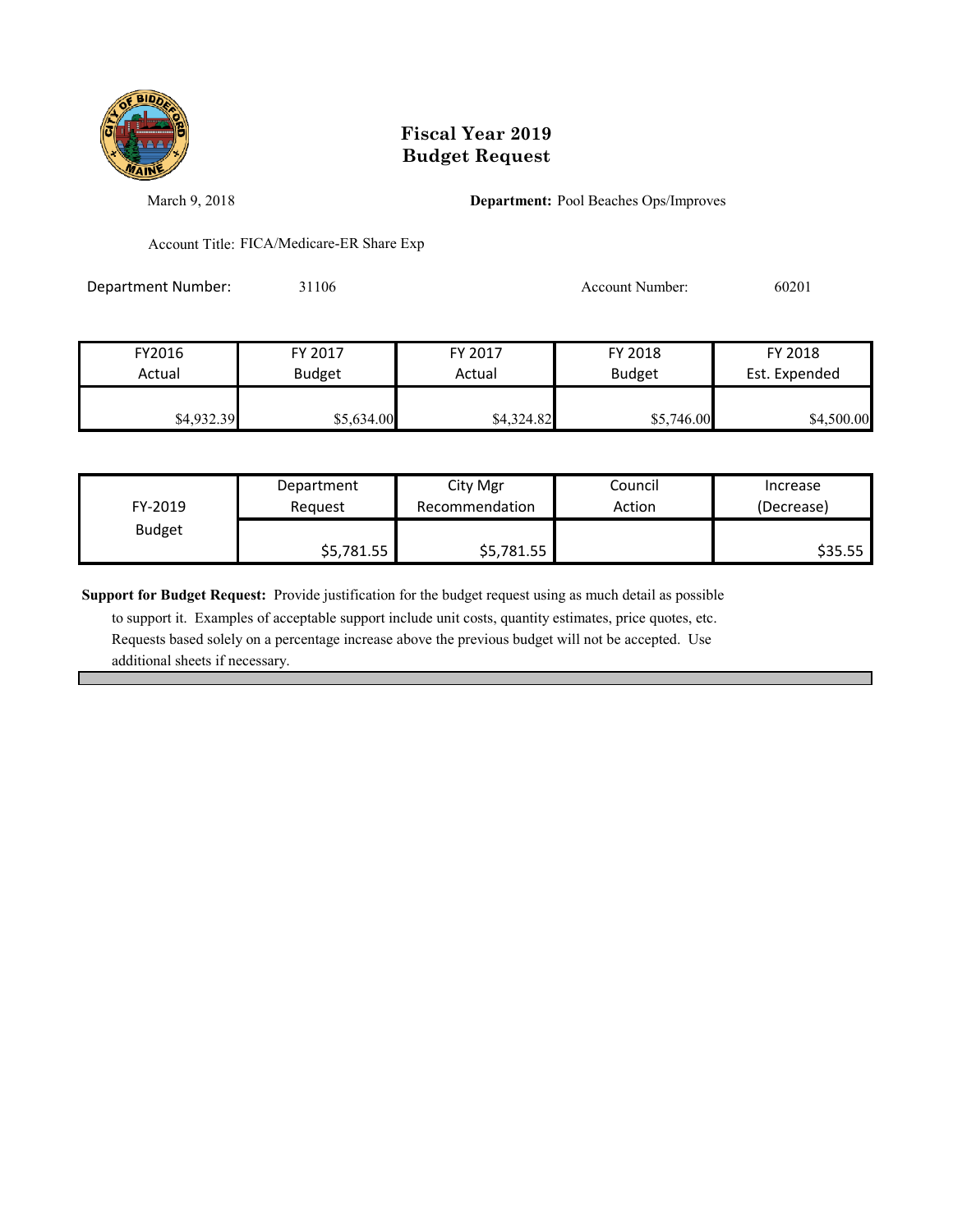

March 9, 2018 **Department:** Pool Beaches Ops/Improves

Account Title: Construction Services Expense

Department Number: 31106 31106 Account Number: 60313

| FY2016 | FY 2017       | FY 2017    | FY 2018       | FY 2018       |
|--------|---------------|------------|---------------|---------------|
| Actual | <b>Budget</b> | Actual     | <b>Budget</b> | Est. Expended |
| \$0.00 | \$0.00        | \$4,500.00 | \$0.00        | \$0.00        |

|               | Department | City Mgr       | Council | Increase   |
|---------------|------------|----------------|---------|------------|
| FY-2019       | Reauest    | Recommendation | Action  | (Decrease) |
| <b>Budget</b> |            |                |         |            |
|               | \$5,000.00 | \$5,000.00     |         | \$5,000.00 |

**Support for Budget Request:** Provide justification for the budget request using as much detail as possible

 to support it. Examples of acceptable support include unit costs, quantity estimates, price quotes, etc. Requests based solely on a percentage increase above the previous budget will not be accepted. Use additional sheets if necessary.

PW Use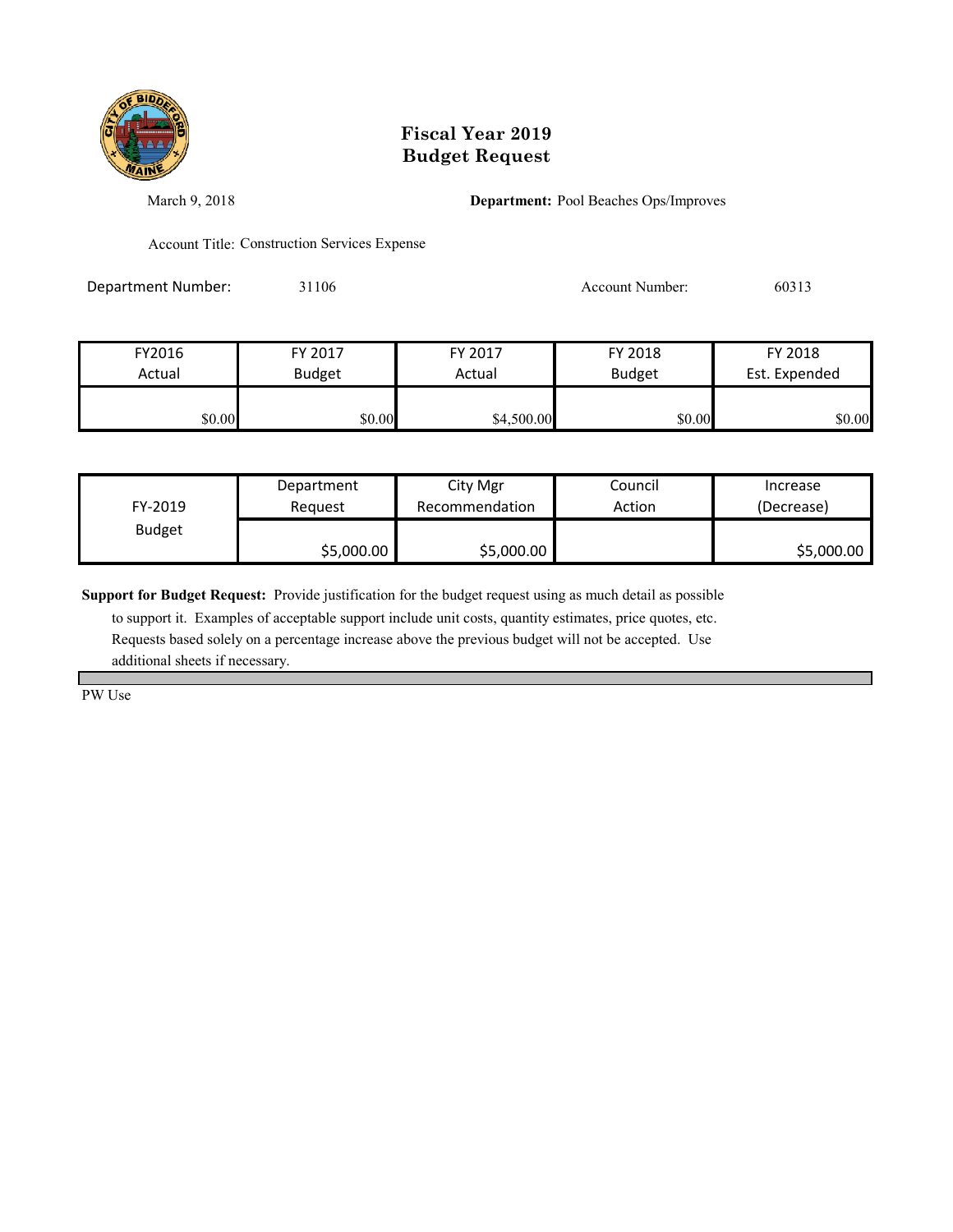

March 9, 2018 **Department:** Pool Beaches Ops/Improves

Account Title: Equipment Rent/Lease Exp

Department Number: 31106 31106 Account Number: 60330

| FY2016 | FY 2017       | FY 2017 | FY 2018       | FY 2018       |
|--------|---------------|---------|---------------|---------------|
| Actual | <b>Budget</b> | Actual  | <b>Budget</b> | Est. Expended |
|        |               |         |               |               |
| \$0.00 | \$1,200.00    | \$0.00  | \$1,000.00    | \$300.00      |

| FY-2019       | Department | City Mgr       | Council | Increase   |
|---------------|------------|----------------|---------|------------|
|               | Reauest    | Recommendation | Action  | (Decrease) |
| <b>Budget</b> | \$1,500.00 | \$1,500.00     |         | \$500.00   |

**Support for Budget Request:** Provide justification for the budget request using as much detail as possible

 to support it. Examples of acceptable support include unit costs, quantity estimates, price quotes, etc. Requests based solely on a percentage increase above the previous budget will not be accepted. Use additional sheets if necessary.

Special tool and equipment rental for parks-pw 1,500.00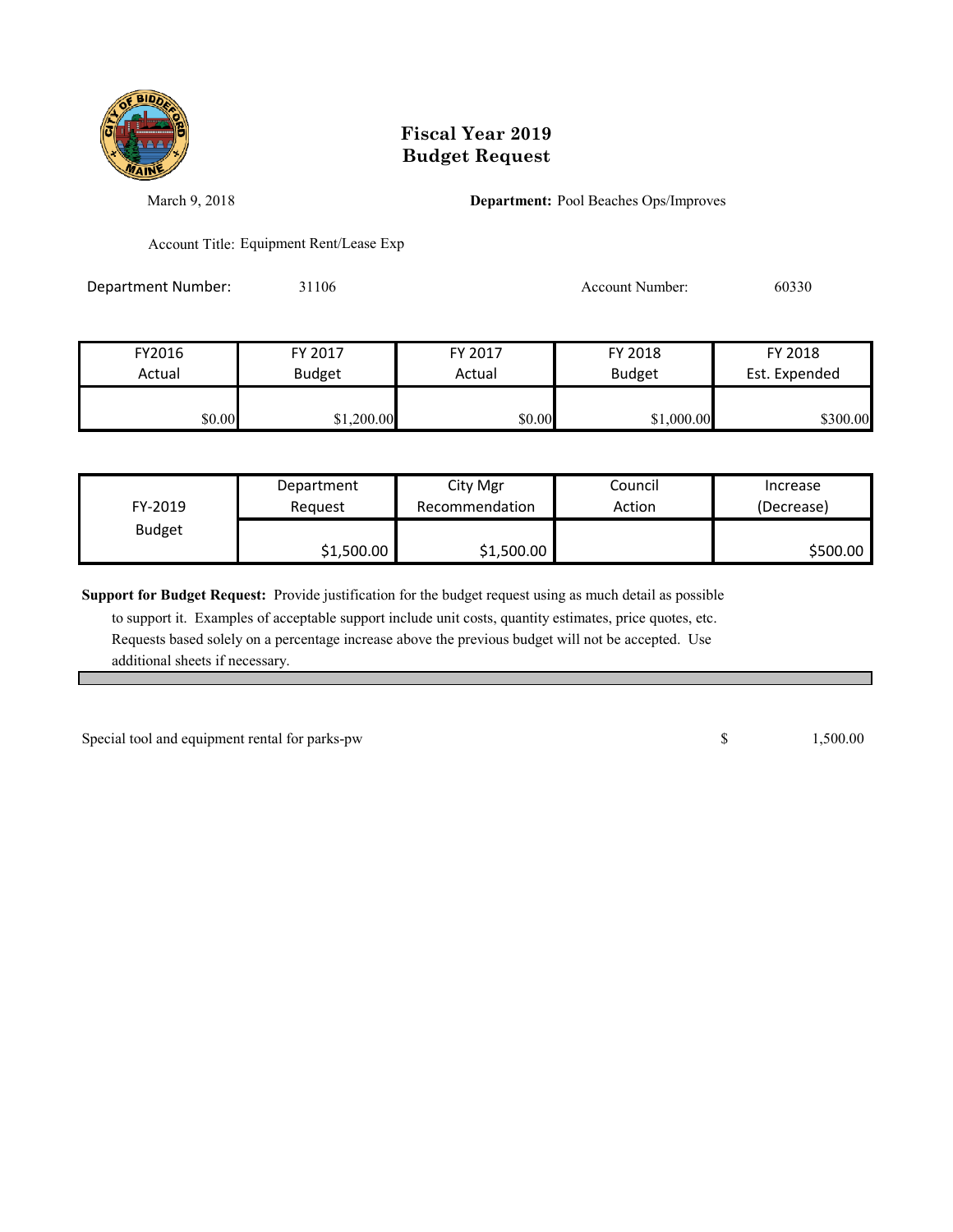

March 9, 2018 **Department:** Pool Beaches Ops/Improves

Account Title: Workers Comp Insurance Exp

Department Number: 31106 31106 Account Number: 60370

| FY2016     | FY 2017       | FY 2017    | FY 2018       | FY 2018       |
|------------|---------------|------------|---------------|---------------|
| Actual     | <b>Budget</b> | Actual     | <b>Budget</b> | Est. Expended |
| \$2,154.00 | \$2,724.00    | \$2,724.00 | \$2,499.00    | \$1,500.00    |

|               | Department | City Mgr       | Council | Increase   |
|---------------|------------|----------------|---------|------------|
| FY-2019       | Reauest    | Recommendation | Action  | (Decrease) |
| <b>Budget</b> |            |                |         |            |
|               | \$2,698.00 | \$2,698.00     |         | \$199.00   |

**Support for Budget Request:** Provide justification for the budget request using as much detail as possible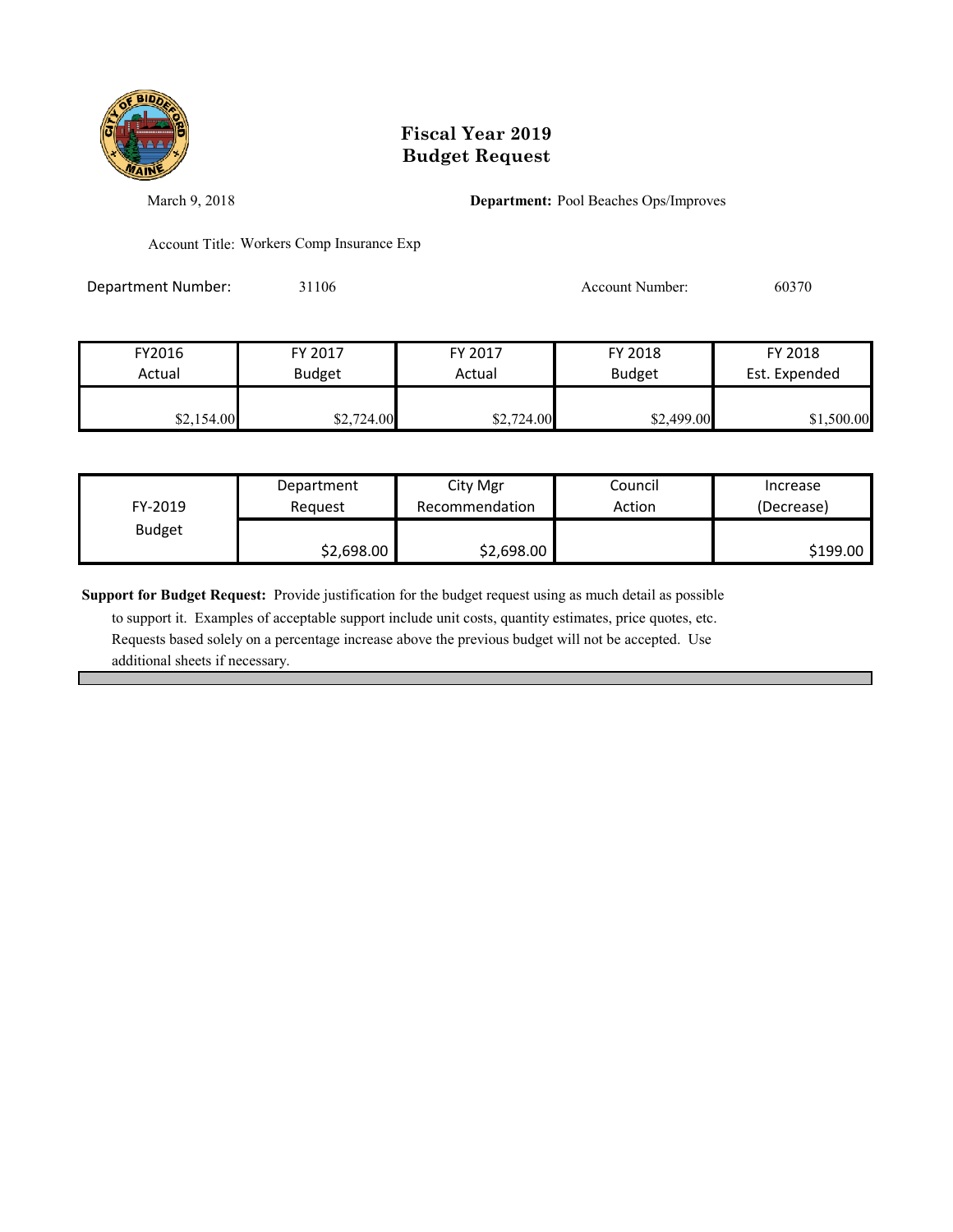

March 9, 2018 **Department:** Pool Beaches Ops/Improves

Account Title: Building Repair/Maint Exp

Department Number: 31106 31106 Account Number: 60450

| FY2016     | FY 2017       | FY 2017    | FY 2018       | FY 2018       |
|------------|---------------|------------|---------------|---------------|
| Actual     | <b>Budget</b> | Actual     | <b>Budget</b> | Est. Expended |
| \$4,079.47 | \$3,000.00    | \$1,202.31 | \$3,000.00    | \$3,000.00    |

|               | Department | City Mgr       | Council | Increase   |
|---------------|------------|----------------|---------|------------|
| FY-2019       | Reauest    | Recommendation | Action  | (Decrease) |
| <b>Budget</b> |            |                |         |            |
|               | \$3,000.00 | \$3,000.00     |         | \$0.00     |

**Support for Budget Request:** Provide justification for the budget request using as much detail as possible

 to support it. Examples of acceptable support include unit costs, quantity estimates, price quotes, etc. Requests based solely on a percentage increase above the previous budget will not be accepted. Use additional sheets if necessary.

Bathouse Repair 3,000.00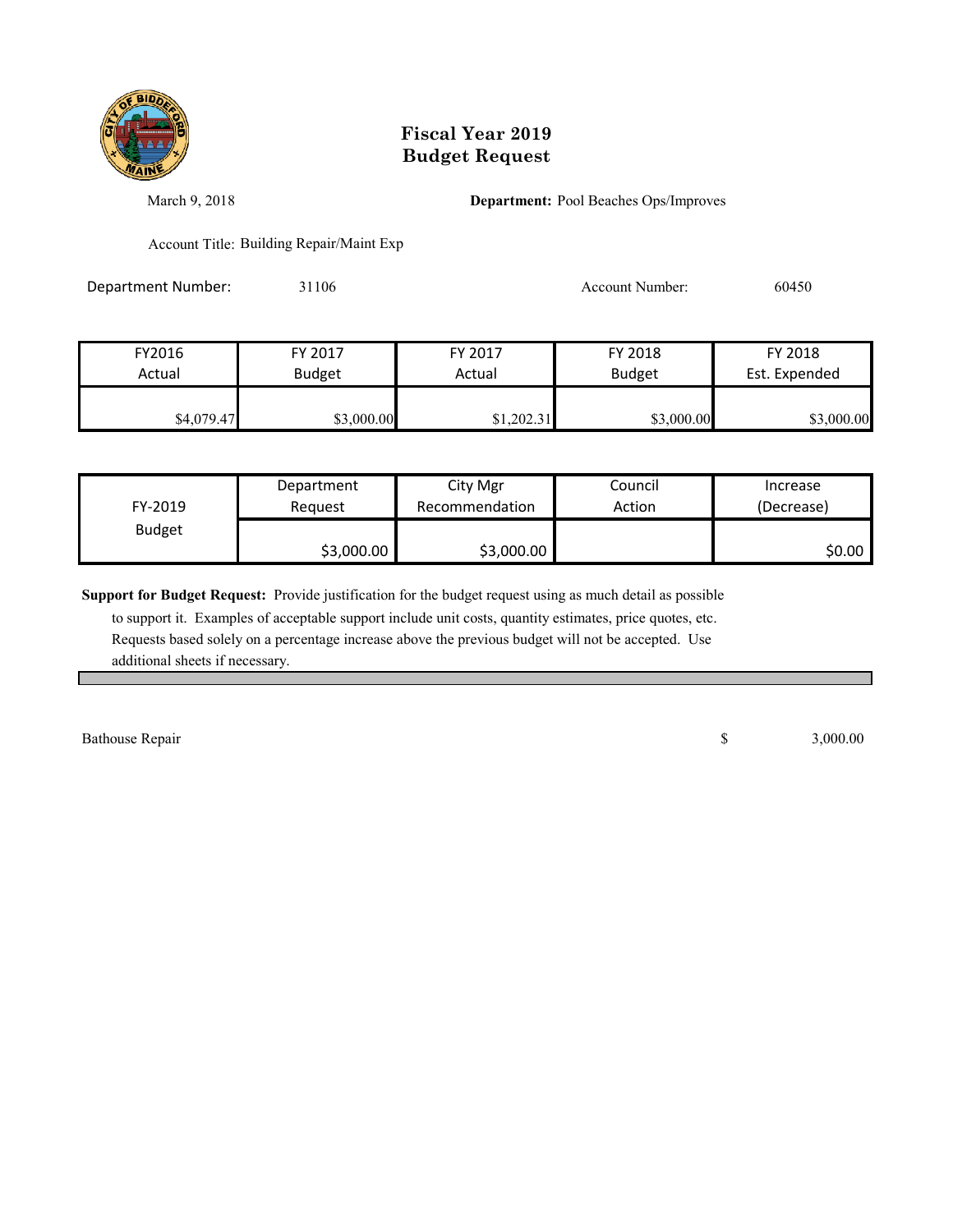

March 9, 2018 **Department:** Pool Beaches Ops/Improves

Account Title: Preventive Maintenance

Department Number: 31106 31106 Account Number: 60455

| FY2016      | FY 2017       | FY 2017    | FY 2018       | FY 2018<br>Est. Expended |
|-------------|---------------|------------|---------------|--------------------------|
| Actual      | <b>Budget</b> | Actual     | <b>Budget</b> |                          |
| \$13,701.36 | \$2,000.00    | \$2,141.48 | \$14,000.00   | \$10,000.00              |

| FY-2019       | Department  | City Mgr       | Council | Increase   |
|---------------|-------------|----------------|---------|------------|
|               | Reauest     | Recommendation | Action  | (Decrease) |
| <b>Budget</b> | \$14,000.00 | \$14,000.00    |         | \$0.00     |

**Support for Budget Request:** Provide justification for the budget request using as much detail as possible

 to support it. Examples of acceptable support include unit costs, quantity estimates, price quotes, etc. Requests based solely on a percentage increase above the previous budget will not be accepted. Use additional sheets if necessary.

Walkway repair and upkeep, parking lot repair mainitenennce 15 14,000.00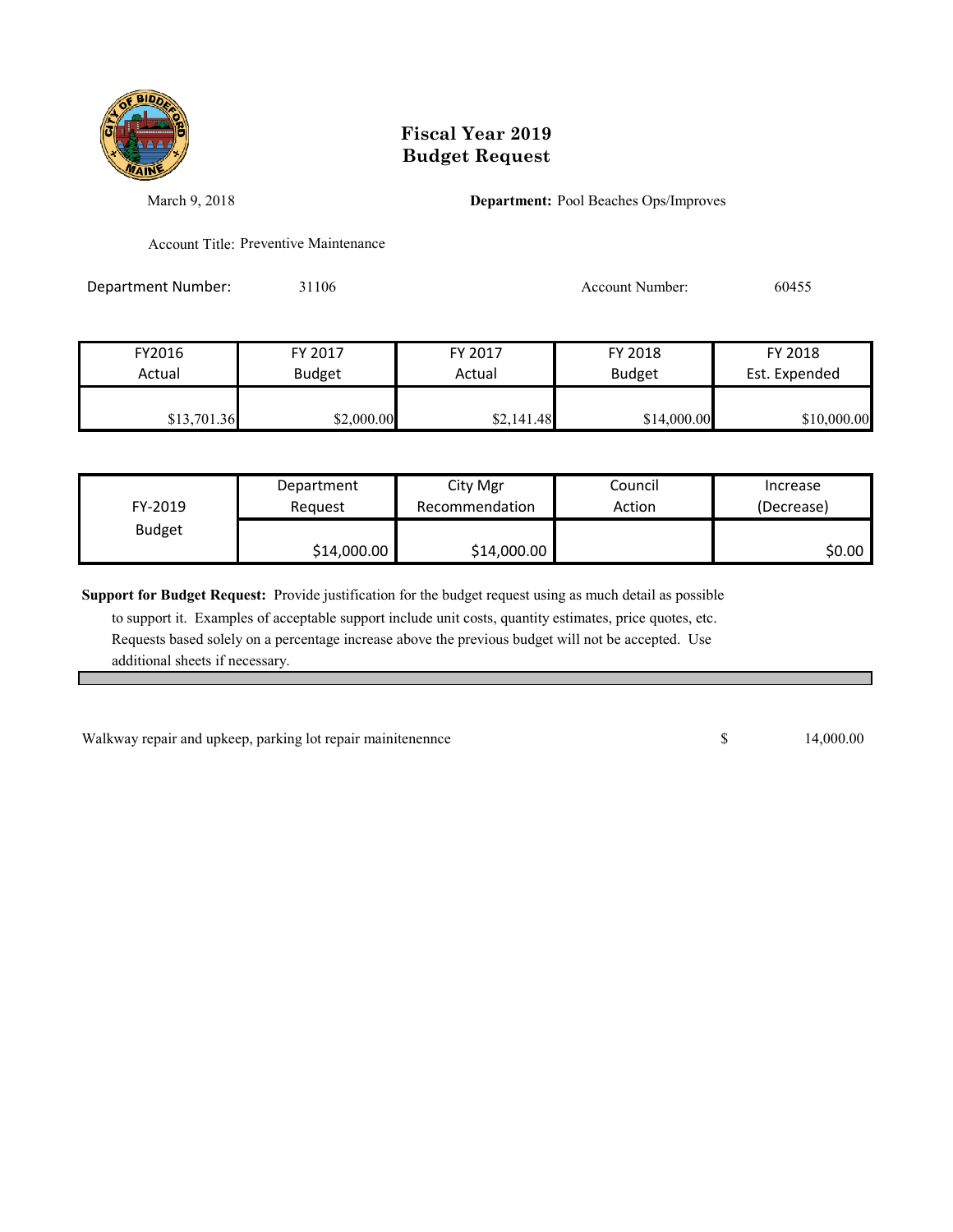

March 9, 2018 **Department:** Pool Beaches Ops/Improves

Account Title: Operating Supp/Eqt Non-Cap

Department Number: 31106 31106 Account Number: 60501

| FY2016     | FY 2017       | FY 2017    | FY 2018       | FY 2018       |
|------------|---------------|------------|---------------|---------------|
| Actual     | <b>Budget</b> | Actual     | <b>Budget</b> | Est. Expended |
|            |               |            |               |               |
| \$4,789.24 | \$8,000.00    | \$8,393.27 | \$6,000.00    | \$7,800.00    |

| FY-2019       | Department | City Mgr       | Council | Increase   |
|---------------|------------|----------------|---------|------------|
|               | Reauest    | Recommendation | Action  | (Decrease) |
| <b>Budget</b> | \$8,000.00 | \$8,000.00     |         | \$2,000.00 |

**Support for Budget Request:** Provide justification for the budget request using as much detail as possible

| Includes fuel for pw-parks and port-a-john rentals Gil Boucher lot (1) Fortunes Rocks (2)<br>$\blacksquare$ $\blacksquare$ $\blacksquare$ $\blacksquare$ $\blacksquare$ $\blacksquare$ $\blacksquare$ $\blacksquare$ $\blacksquare$ $\blacksquare$ $\blacksquare$ $\blacksquare$ $\blacksquare$ $\blacksquare$ $\blacksquare$ $\blacksquare$ $\blacksquare$ $\blacksquare$ $\blacksquare$ $\blacksquare$ $\blacksquare$ $\blacksquare$ $\blacksquare$ $\blacksquare$ $\blacksquare$ $\blacksquare$ $\blacksquare$ $\blacksquare$ $\blacksquare$ $\blacksquare$ $\blacksquare$ $\blacks$ |  | 8,000.00 |
|-----------------------------------------------------------------------------------------------------------------------------------------------------------------------------------------------------------------------------------------------------------------------------------------------------------------------------------------------------------------------------------------------------------------------------------------------------------------------------------------------------------------------------------------------------------------------------------------|--|----------|
|-----------------------------------------------------------------------------------------------------------------------------------------------------------------------------------------------------------------------------------------------------------------------------------------------------------------------------------------------------------------------------------------------------------------------------------------------------------------------------------------------------------------------------------------------------------------------------------------|--|----------|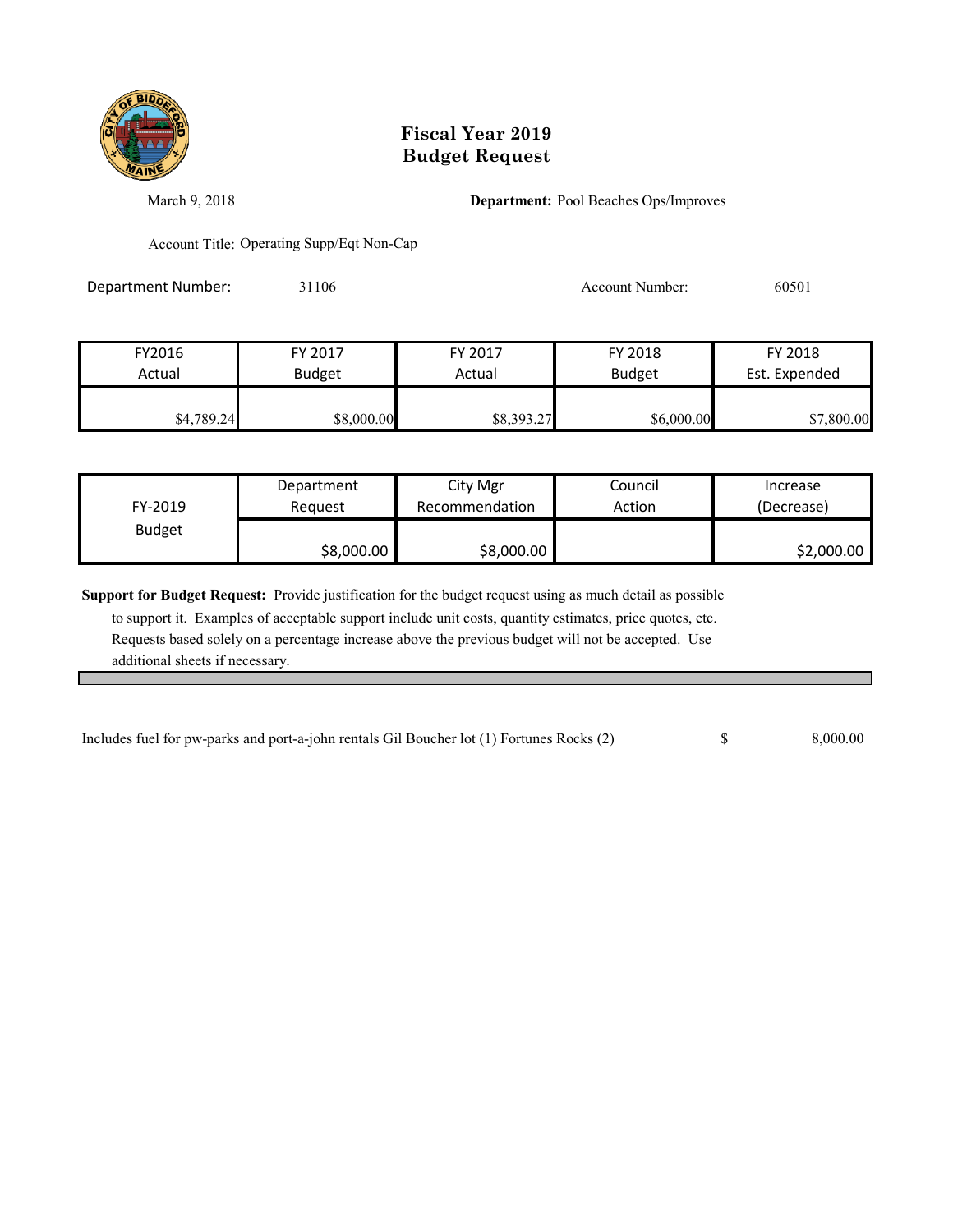

March 9, 2018 **Department:** Pool Beaches Ops/Improves

Account Title: Printing & Copying Expense

Department Number: 31106 31106 Account Number: 60502

| FY2016     | FY 2017       | FY 2017  | FY 2018       | FY 2018       |
|------------|---------------|----------|---------------|---------------|
| Actual     | <b>Budget</b> | Actual   | <b>Budget</b> | Est. Expended |
|            |               |          |               |               |
| \$1,508.00 | \$1,700.00    | \$810.84 | \$1,650.00    | \$1,000.00    |

|               | Department | City Mgr       | Council | Increase    |
|---------------|------------|----------------|---------|-------------|
| FY-2019       | Reauest    | Recommendation | Action  | (Decrease)  |
| <b>Budget</b> |            |                |         |             |
|               | \$1,200.00 | \$1,200.00     |         | ( \$450.00) |

**Support for Budget Request:** Provide justification for the budget request using as much detail as possible

 to support it. Examples of acceptable support include unit costs, quantity estimates, price quotes, etc. Requests based solely on a percentage increase above the previous budget will not be accepted. Use additional sheets if necessary.

Beach Stickers 1200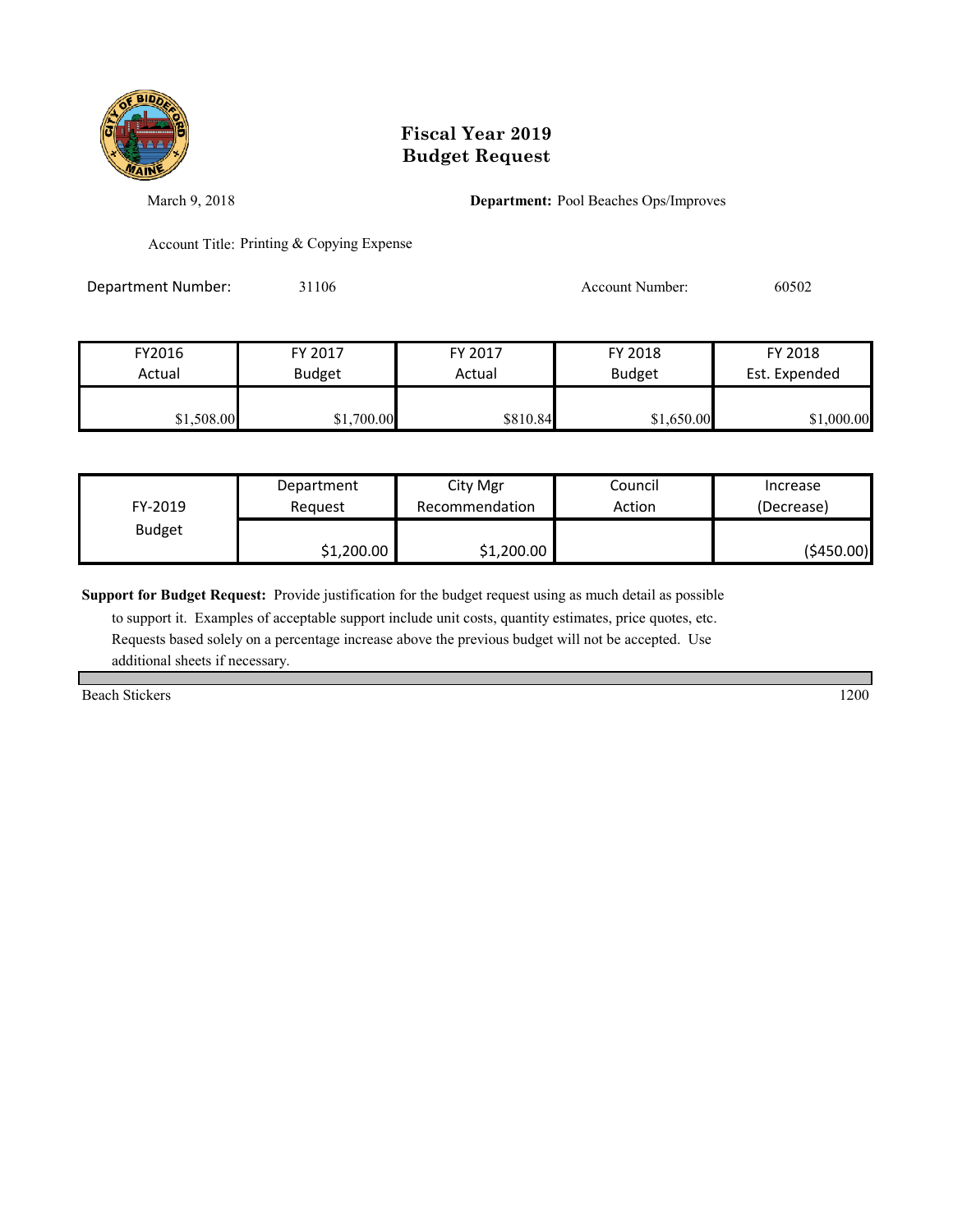

March 9, 2018 **Department:** Pool Beaches Ops/Improves

Account Title: Road Salt Expense

Department Number: 31106 31106 Account Number: 60503

| FY2016     | FY 2017       | FY 2017 | FY 2018       | FY 2018       |
|------------|---------------|---------|---------------|---------------|
| Actual     | <b>Budget</b> | Actual  | <b>Budget</b> | Est. Expended |
|            |               |         |               |               |
| \$3,151.55 | \$0.00        | \$0.00  | \$0.00        | \$0.00        |

|               | Department | City Mgr       | Council | Increase   |
|---------------|------------|----------------|---------|------------|
| FY-2019       | Reauest    | Recommendation | Action  | (Decrease) |
| <b>Budget</b> |            |                |         |            |
|               | \$0.00     | \$0.00         |         | \$0.00     |

**Support for Budget Request:** Provide justification for the budget request using as much detail as possible